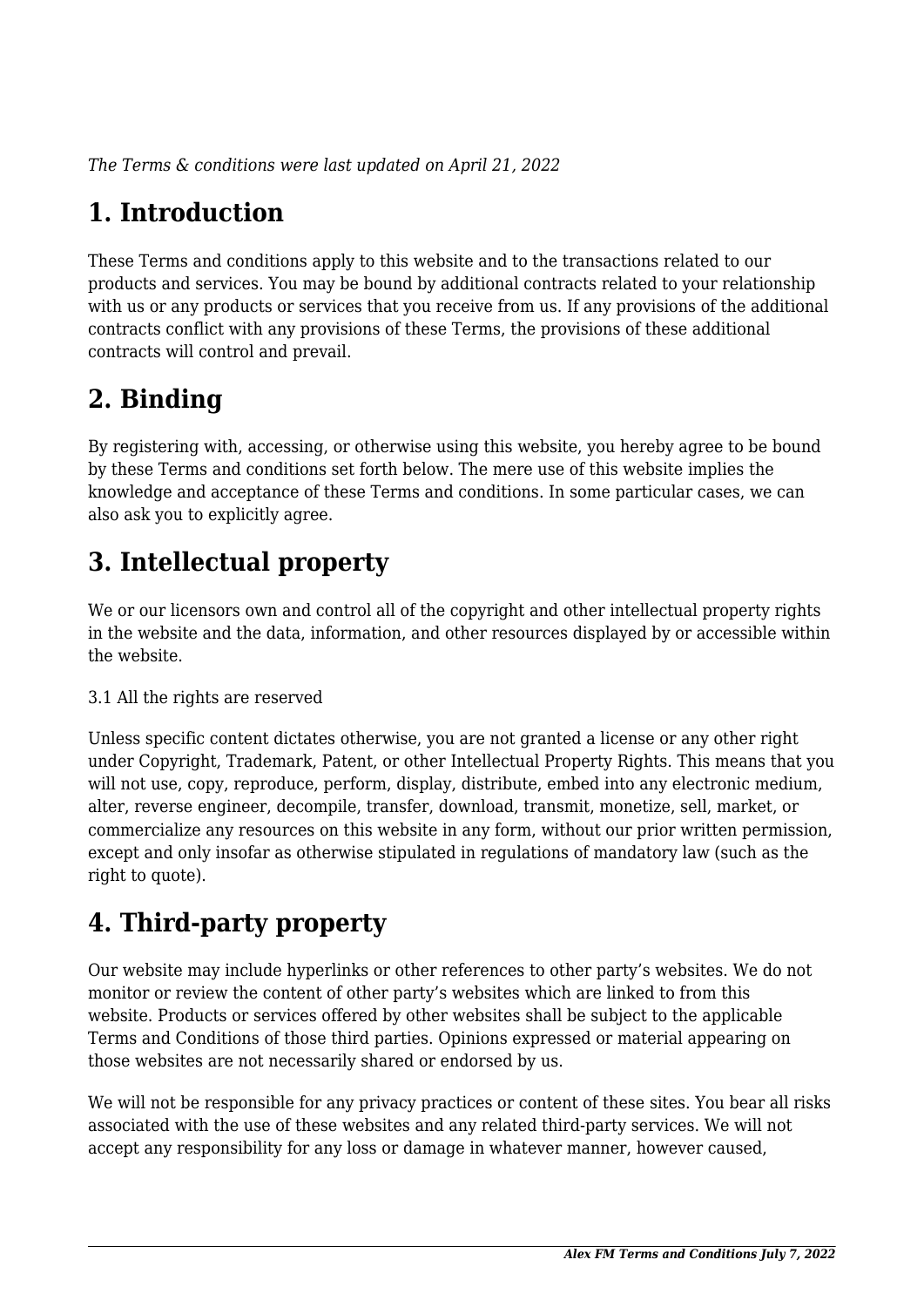resulting from your disclosure to third parties of personal information.

### **5. Responsible use**

By visiting our website, you agree to use it only for the purposes intended and as permitted by these Terms, any additional contracts with us, and applicable laws, regulations, and generally accepted online practices and industry guidelines. You must not use our website or services to use, publish or distribute any material which consists of (or is linked to) malicious computer software; use data collected from our website for any direct marketing activity, or conduct any systematic or automated data collection activities on or in relation to our website.

Engaging in any activity that causes, or may cause, damage to the website or that interferes with the performance, availability, or accessibility of the website is strictly prohibited.

## **6. Idea submission**

Do not submit any ideas, inventions, works of authorship, or other information that can be considered your own intellectual property that you would like to present to us unless we have first signed an agreement regarding the intellectual property or a non-disclosure agreement. If you disclose it to us absent such written agreement, you grant to us a worldwide, irrevocable, non-exclusive, royalty-free license to use, reproduce, store, adapt, publish, translate and distribute your content in any existing or future media.

## **7. Termination of use**

We may, in our sole discretion, at any time modify or discontinue access to, temporarily or permanently, the website or any Service thereon. You agree that we will not be liable to you or any third party for any such modification, suspension or discontinuance of your access to, or use of, the website or any content that you may have shared on the website. You will not be entitled to any compensation or other payment, even if certain features, settings, and/or any Content you have contributed or have come to rely on, are permanently lost. You must not circumvent or bypass, or attempt to circumvent or bypass, any access restriction measures on our website.

## **8. Warranties and liability**

Nothing in this section will limit or exclude any warranty implied by law that it would be unlawful to limit or to exclude. This website and all content on the website are provided on an "as is" and "as available" basis and may include inaccuracies or typographical errors. We expressly disclaim all warranties of any kind, whether express or implied, as to the availability, accuracy, or completeness of the Content. We make no warranty that:

• this website or our content will meet your requirements;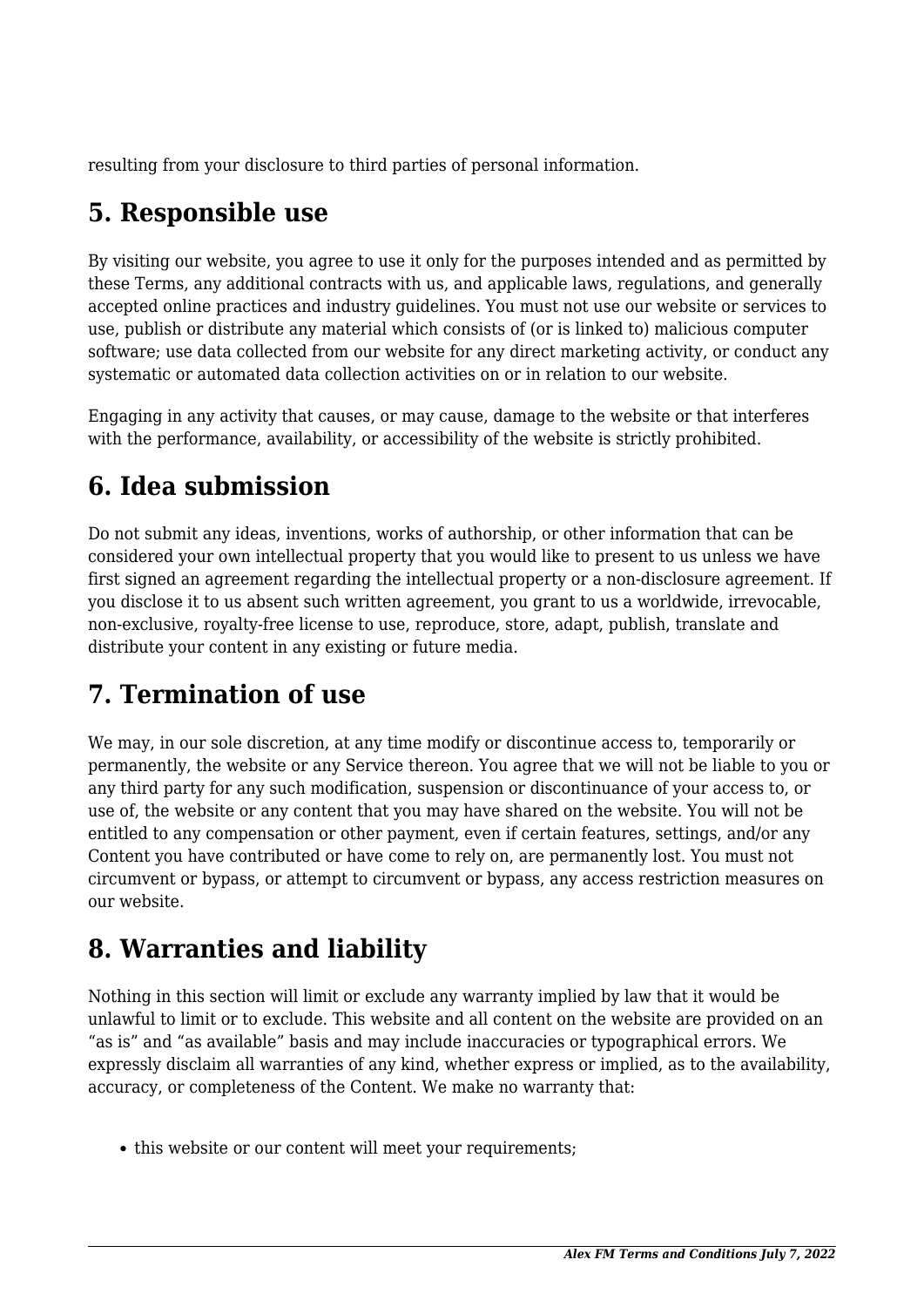this website will be available on an uninterrupted, timely, secure, or error-free basis.

Nothing on this website constitutes or is meant to constitute, legal, financial or medical advice of any kind. If you require advice you should consult an appropriate professional.

The following provisions of this section will apply to the maximum extent permitted by applicable law and will not limit or exclude our liability in respect of any matter which it would be unlawful or illegal for us to limit or to exclude our liability. In no event will we be liable for any direct or indirect damages (including any damages for loss of profits or revenue, loss or corruption of data, software or database, or loss of or harm to property or data) incurred by you or any third party, arising from your access to, or use of, our website.

Except to the extent any additional contract expressly states otherwise, our maximum liability to you for all damages arising out of or related to the website or any products and services marketed or sold through the website, regardless of the form of legal action that imposes liability (whether in contract, equity, negligence, intended conduct, tort or otherwise) will be limited to the total price that you paid to us to purchase such products or services or use the website. Such limit will apply in the aggregate to all of your claims, actions and causes of action of every kind and nature.

#### **9. Privacy**

To access our website and/or services, you may be required to provide certain information about yourself as part of the registration process. You agree that any information you provide will always be accurate, correct, and up to date.

We have developed a policy to address any privacy concerns you may have. For more information, please see our **Privacy Statement** and our **[Cookie Policy](https://www.myalexfm.com/cookie-policy-eu/)**.

#### **10. Export restrictions / Legal compliance**

Access to the website from territories or countries where the Content or purchase of the products or Services sold on the website is illegal is prohibited. You may not use this website in violation of export laws and regulations of United States.

## **11. Assignment**

You may not assign, transfer or sub-contract any of your rights and/or obligations under these Terms and conditions, in whole or in part, to any third party without our prior written consent. Any purported assignment in violation of this Section will be null and void.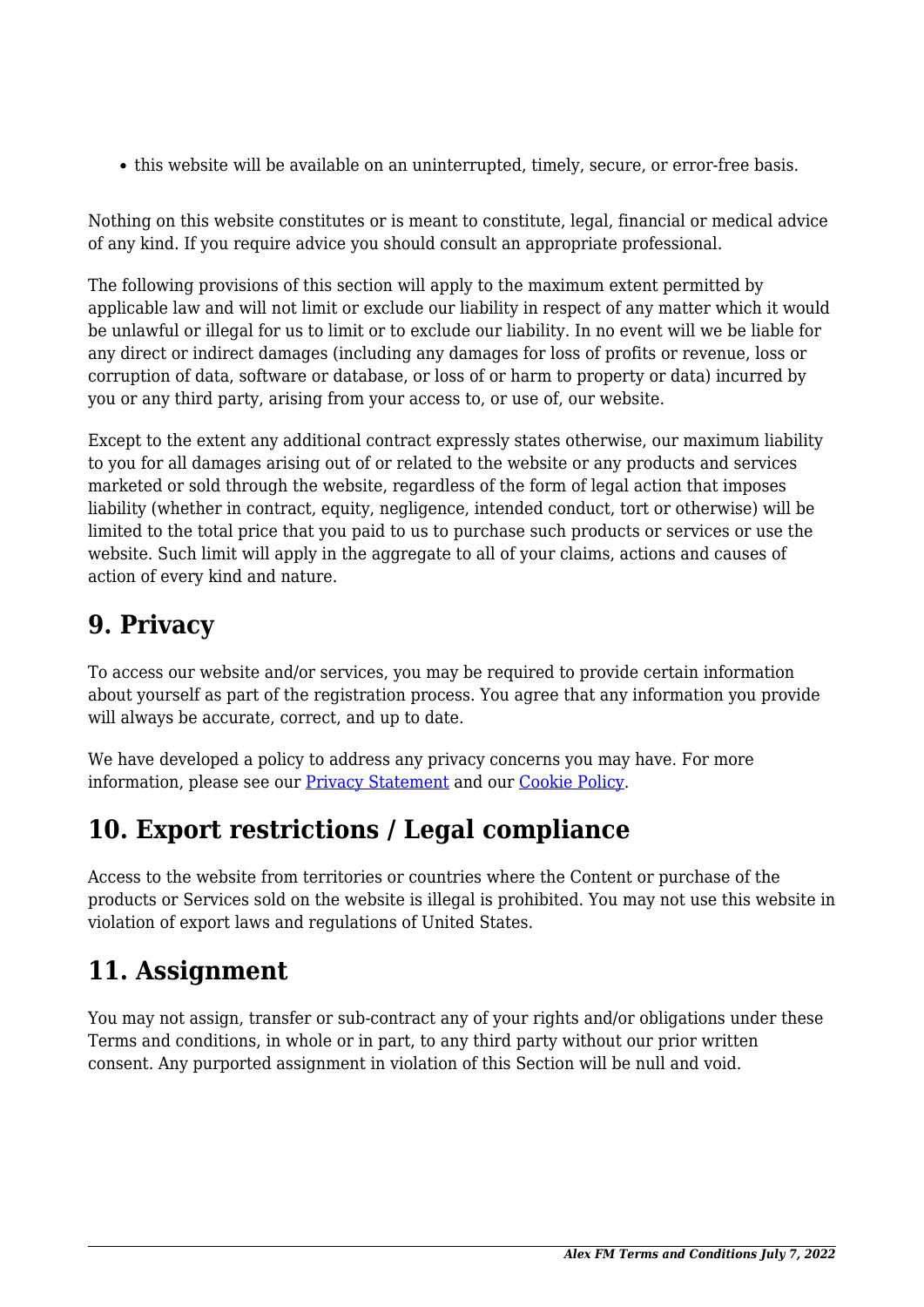#### **12. Breaches of these Terms and conditions**

Without prejudice to our other rights under these Terms and Conditions, if you breach these Terms and Conditions in any way, we may take such action as we deem appropriate to deal with the breach, including temporarily or permanently suspending your access to the website, contacting your internet service provider to request that they block your access to the website, and/or commence legal action against you.

#### **13. Indemnification**

You agree to indemnify, defend and hold us harmless, from and against any and all claims, liabilities, damages, losses and expenses, relating to your violation of these Terms and conditions, and applicable laws, including intellectual property rights and privacy rights. You will promptly reimburse us for our damages, losses, costs and expenses relating to or arising out of such claims.

#### **14. Waiver**

Failure to enforce any of the provisions set out in these Terms and Conditions and any Agreement, or failure to exercise any option to terminate, shall not be construed as waiver of such provisions and shall not affect the validity of these Terms and Conditions or of any Agreement or any part thereof, or the right thereafter to enforce each and every provision.

#### **15. Language**

These Terms and Conditions will be interpreted and construed exclusively in English. All notices and correspondence will be written exclusively in that language.

#### **16. Entire agreement**

These Terms and Conditions, together with our *privacy* statement and *cookie policy*, constitute the entire agreement between you and Alex FM in relation to your use of this website.

## **17. Updating of these Terms and conditions**

We may update these Terms and Conditions from time to time. It is your obligation to periodically check these Terms and Conditions for changes or updates. The date provided at the beginning of these Terms and Conditions is the latest revision date. Changes to these Terms and Conditions will become effective upon such changes being posted to this website. Your continued use of this website following the posting of changes or updates will be considered notice of your acceptance to abide by and be bound by these Terms and Conditions.